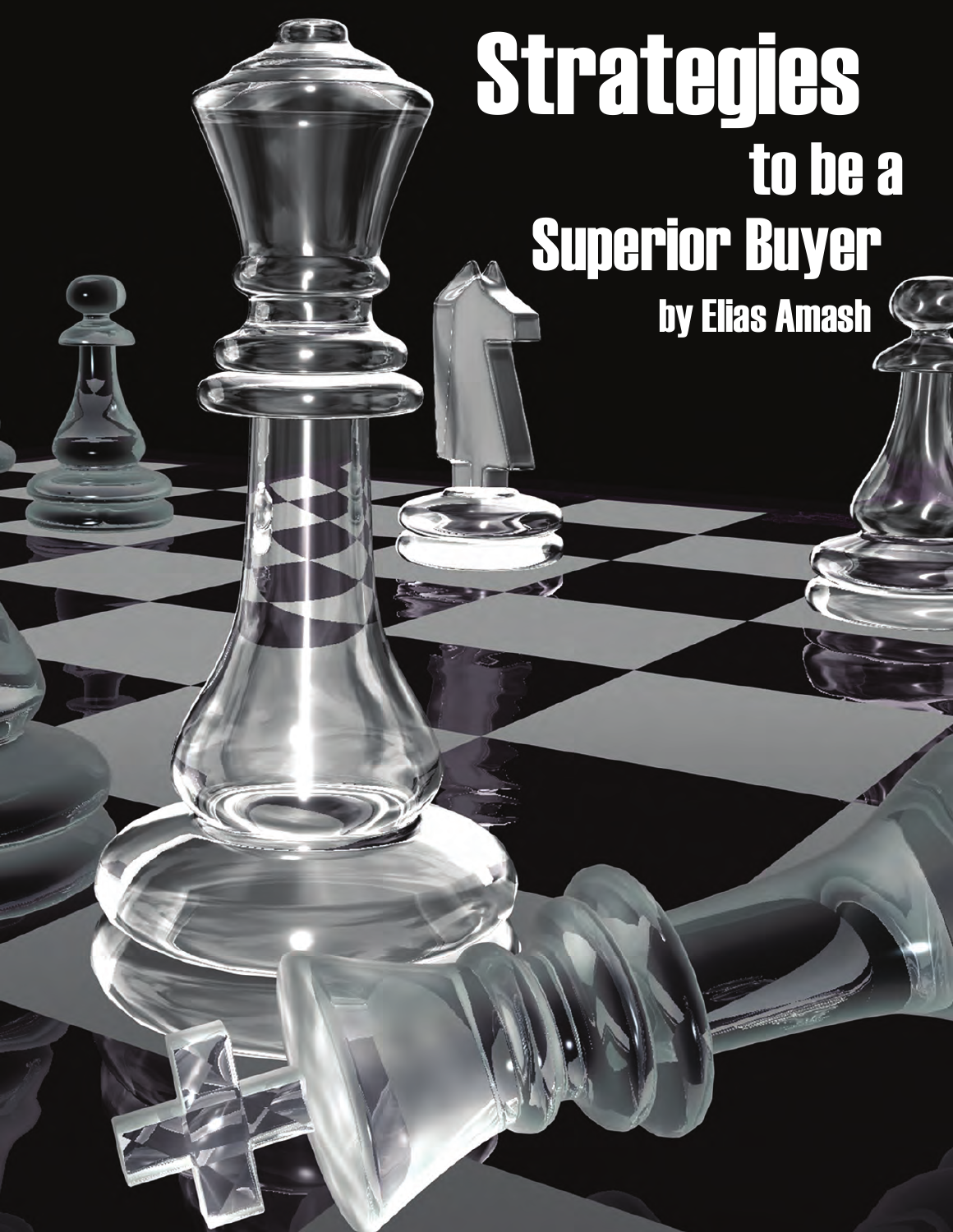

A buyer is a key position at any retail company because buyers determine among other things - what products are purchased, where they're purchased from, and how much will be paid for them. Buyers who perform these functions in support of a profitable company are the ones that pull ahead and succeed. A buyer can make or break a company with their purchasing decisions.

But what does it take to be a superior buyer? An average buyer works with suppliers in a very basic transactional manner: they take inventory, place orders, receive orders, stock the shelves, and repeat. A superior buyer understands the complete supply chain and how each vendor relationship impacts a company's profitability. To be a superior buyer requires industry smarts, hard work, and an effective system to select the best industry connections. The buyer also understands the critical balance between the vendors they select and the profitability of their company. This paper offers some insights on the process of growing as a person and a professional buyer, based on key principles that can be applied to any endeavor in life.

They include:

- Self-Assessment
- Vision
- Leadership
- Resilience
- Foresight
- Inventory Management
- Well-Being
- Organization

# **Self-Assessment: The Baseline Skills of Successful Buyers**

Every successful person goes through a continual process of self-assessment, an honest evaluation of what they do well and what aspects of themselves they need to work on. A good reflection of one's strengths and weaknesses shows up in professional relationships. People buy from people, not from companies. As such, the best buyers really know how to get along with people. They know when to be assertive and when to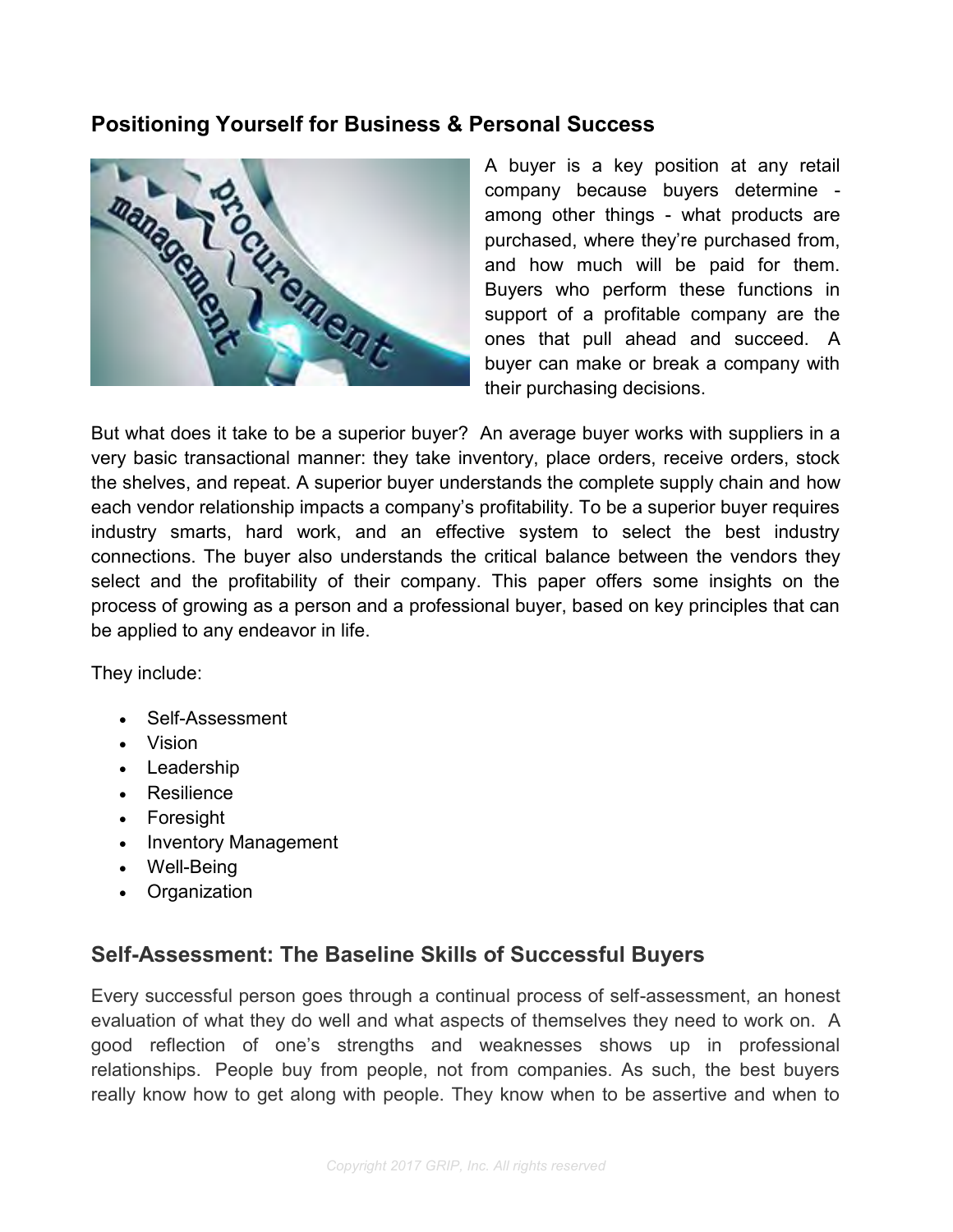turn on the charm. An *excellent* buyer builds quality relationships and leverages those skills for negotiations with vendors (to get the best products, prices and terms). They also build quality relationships in order to deal with the sales and marketing people (to acquire the sales support materials needed to market their lines).

The most effective buyers also have excellent analytical skills (used to perform such duties as sales forecasting, consumer buying analysis or trend predictions) and excellent communications skills (used to build relationships, interact with others and build necessary vendor networks). When a buyer combines their interpersonal skills with the research and analytic capabilities of their job, it makes a winning combination. These skill sets can be developed over time and refined with focus and dedication. Mastery of these skills separates the novice from the pro and can be keys to a stellar career.



# **Vision: Recognizing Trends BEFORE They Occur**

A savvy retail buyer will structure their buying process to anticipate the expectations of an increasingly informed and discerning customer base. Top-notch buyers must be able to recognize trends *before* they occur. Forecasting is a unique skill set, honed over many years of experience. A skilled buyer must be aware of

competitive products and changing supply trends. In addition, they should also rely on their distributors to recommend new and innovative products. Capitalizing on trends such as "Buy American" or "Locally Owned" add distinction to the retail space. Spotting the right trend in a timely fashion is a great way to make a strong brand statement and for the buyer to put their own stamp of distinction in the retail space. Recognizing changes as they are happening and having the ability to adapt is essential for competing in a global market.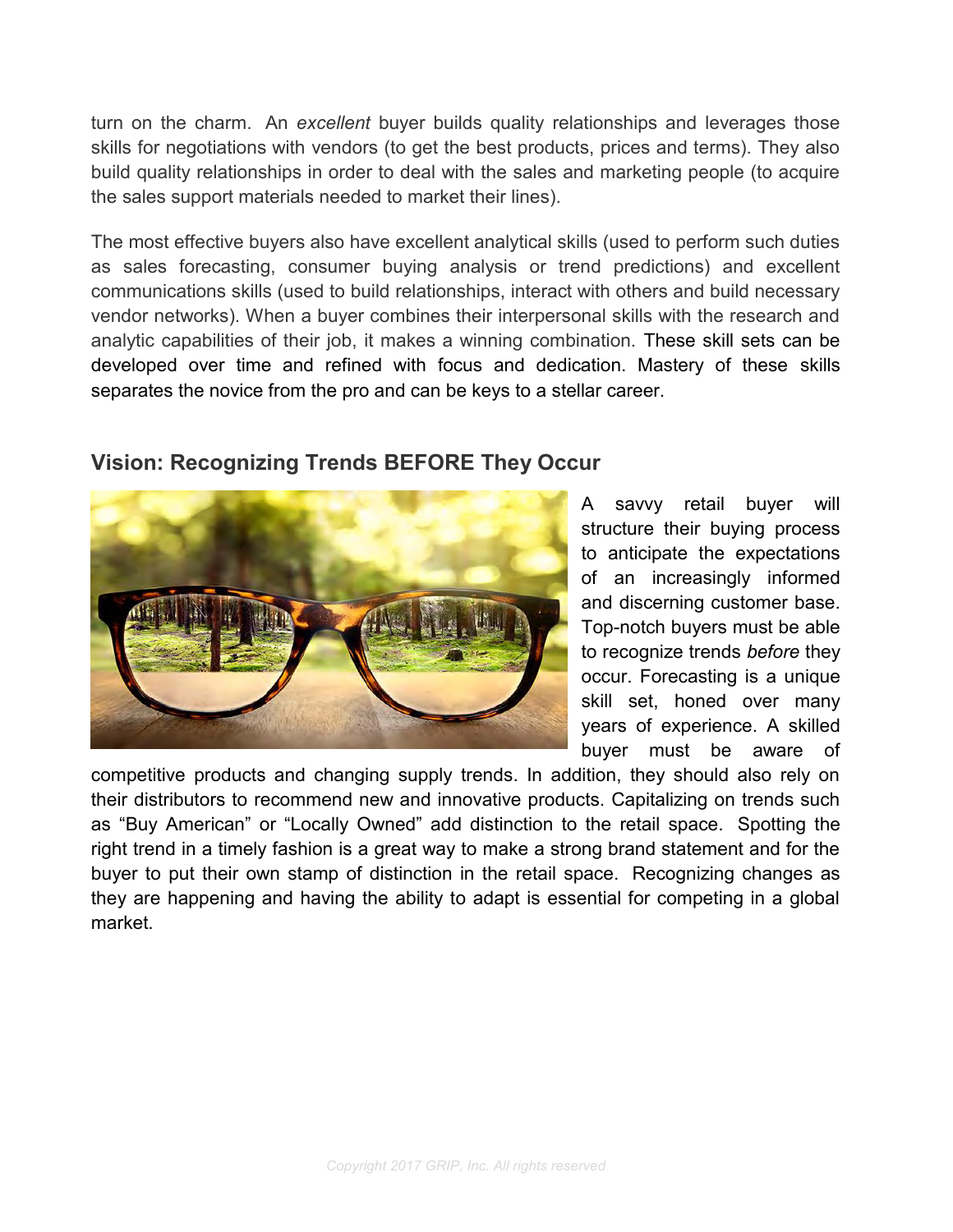# **Leadership: Learning from Other's Success**

*"Success is peace of mind which is a direct result of selfsatisfaction in knowing you made the effort to become the best you are capable of becoming."* 

*- John Wooden, former UCLA men's basketball coach and 10-time NCAA champion coach*

Leadership is a trait that must be developed by people seeking to be superior buyers. Leadership skills can be developed by learning from people who have already attained success, even if that means looking outside an industry.

John Wooden is a prime example. Wooden is considered by many to be the greatest basketball coach ever. He spent his career studying his players and the game, and summarized his success principles in something he titled the "Pyramid of Success."



# **The Pyramid of Success**

The life principles Coach Wooden preached made a huge impact in the lives of everyone he encountered. Take a look at the points and you will see that they weren't limited to basketball ideals. Over his career, Wooden taught these principles to thousands of business people around the world as well.

Why should you spend time with the Pyramid - because it's a roadmap to leadership - one that can help you not to be just an exceptional buyer, but also to live an extraordinary life.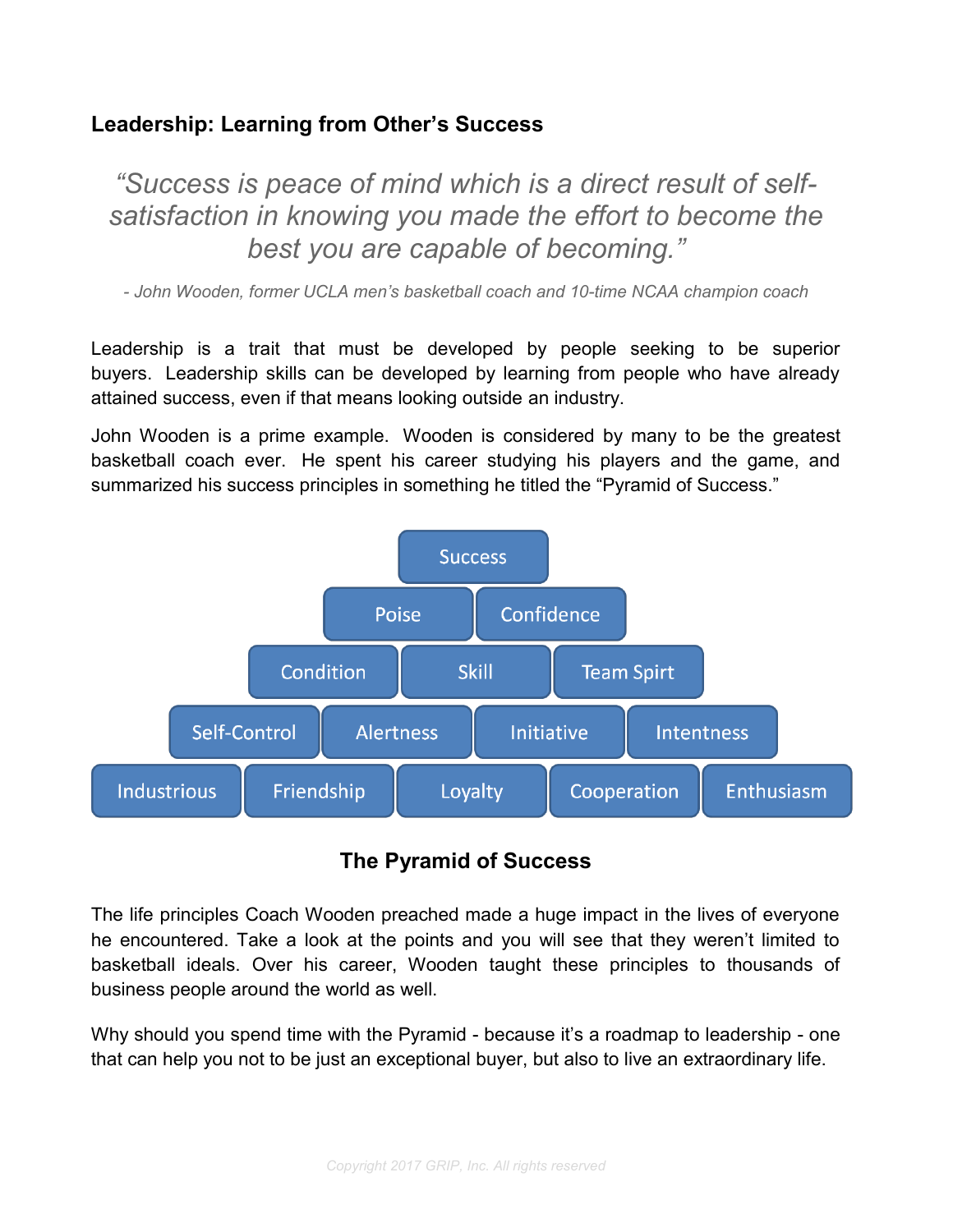# **Resilience: Separating Good Buyers From Superior Buyers**



Retail buyers need to be flexible and mentally tough to manage the constant barrage of information, options and opinions that come with the territory. The rapid pace of change in the retail industry presents opportunities for those who can bounce back from the ups and downs of day-to-day work. This trait can be summed up in one word: resilience.

Many people mistakenly believe that resilience is an instinct, but in fact it is a learned behavior. As a key concept in the idea of developing a winning attitude, resilience can be honed through a disciplined approach in monitoring how one *reacts* to anything that comes their way. All things

being equal, resilience is on the top of the list of traits that make for a successful career, as a retail buyer or any other walk of life. A well-known secret is that resilience is an ordinary trait, not an extraordinary one, but developing it can make you an extraordinary buyer.

# **Foresight: Think Beyond Cost Savings**

There's more to purchasing than simply focusing on sourcing products at the lowest possible prices. While competitive pricing is important, experienced executives know that value is added when a buyer focuses on other areas that relate to the way a company interacts with and relates with its suppliers. When buyers work with vendors to improve the products they sell and reduce risks by conducting market research, opportunities to innovate become apparent. Not only are vendor/buyer relationships improved but also the ultimate buying experience is enhanced. Success can now be measured on many different levels, each of which bolsters the overall performance of the business.

By thinking beyond merely "acquiring products" and focusing on their company's competitiveness and flexibility, the buyer becomes an invaluable, indispensable part of the success of the whole team.

#### **Get Strategic**

When a buyer is just starting out, it's only natural that they will frequently focus on the transactions at hand - the buying, selling, pricing and other administrative aspects of buying. As a buyer matures, they'll begin to think about how the products they buy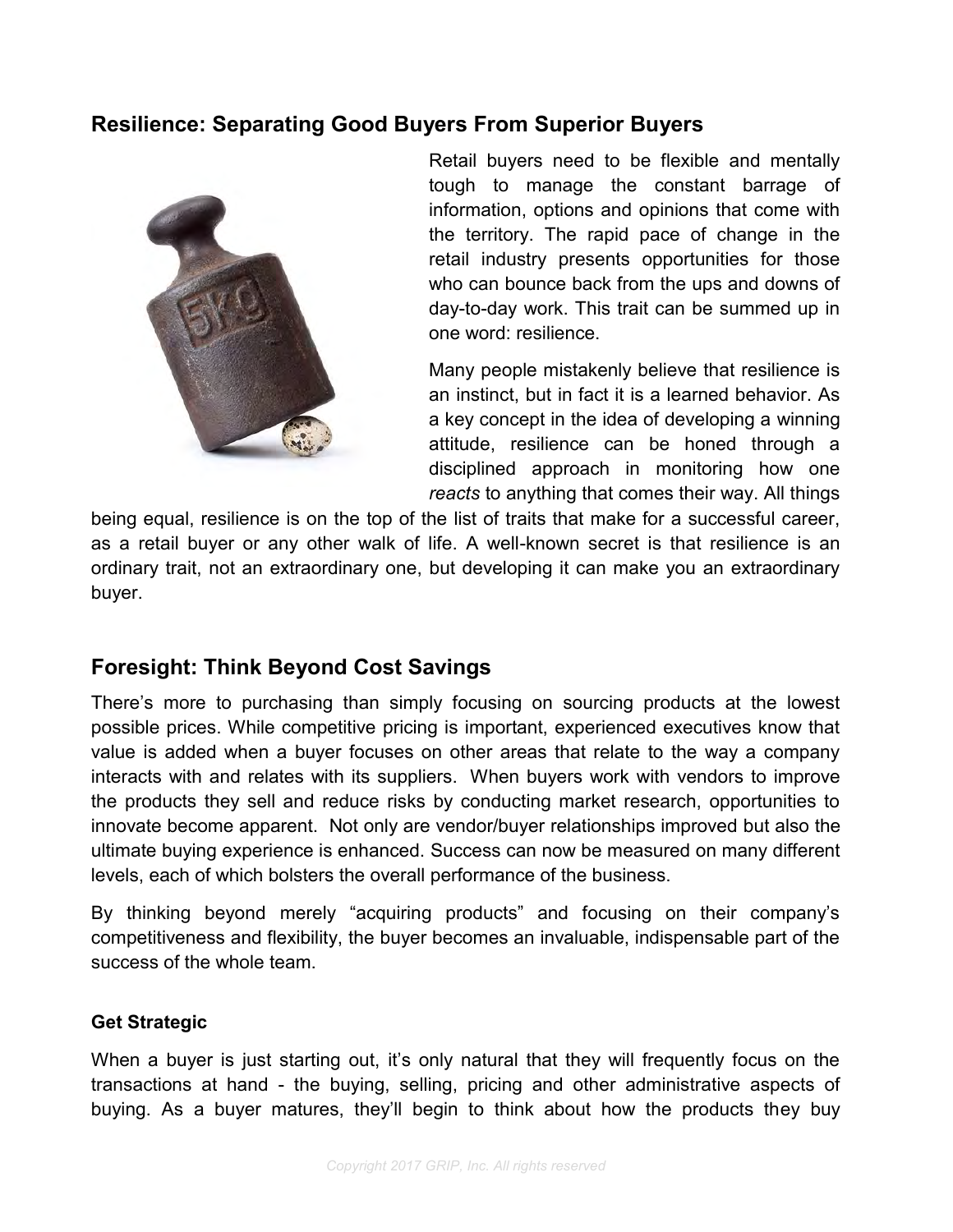contribute to the competitiveness of the company they work for. They'll take advantage of every opportunity they can to improve the buying process, build relationships, gain a competitive edge, better understand the target market and ultimately deliver profits and cost savings.

#### **Evaluate Suppliers**

A crucial aspect of buying includes the responsibility of researching and locating the manufacturers to supply the necessary goods their company needs to operate and be profitable. To do this, a buyer needs to develop and maintain excellent working relationships with the manufacturers by communicating and handling issues such as product return levels and delays in orders. Buyers must also be aware of other suppliers that might be able to expand production rates or take over, in the case where there are issues with existing suppliers. Buyers also must keep an eye out on an ongoing basis, for vendors with lower costs. There are other areas upon which vendors can



and should be evaluated, but one of the most important of these is asking how the vendor is able to fulfill the target market's needs and desires. Yes it may be less expensive to buy products overseas, unless "buying American" is a hard and fast requirement that the end consumer insists on. If that's the case, the buyer must be able to weigh out and prognosticate if they can sell more "American made" products, even if they cost more.

#### **Some traits of vendors that are highly desirable in the current market:**

- USA Ownership
- They have a responsive sales and customer service staff
- They offer new and innovative products
- They have experience and a solid track record
- They deliver quality product inventory and favorable credit terms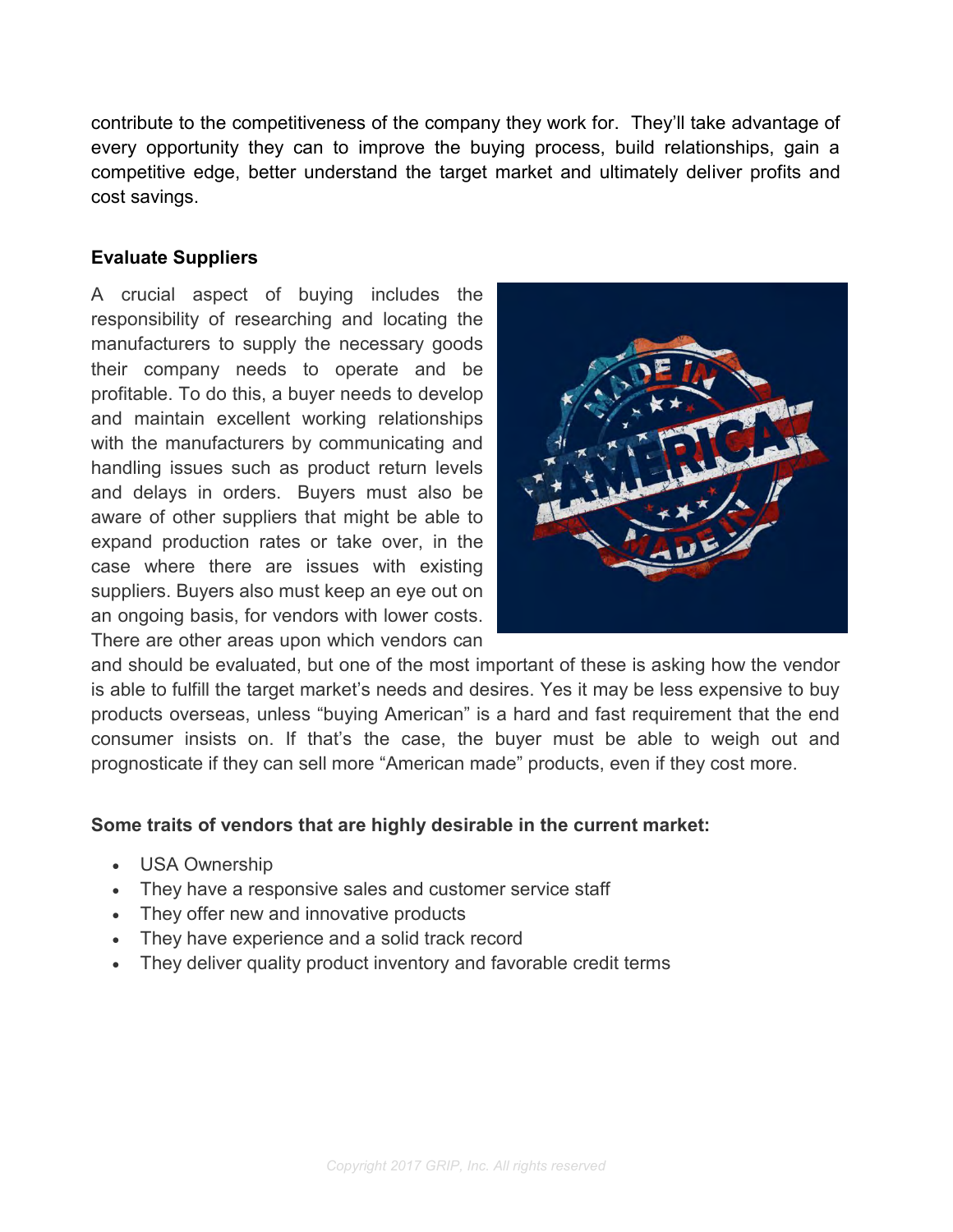# **Inventory Management: Betting on Success**

When we refer of the health of a retail business, it's about three main factors: cash, inventory and customers. Retailers project sales for the coming year, based on those three factors and the buyer gambles on how they think business will grow. It's a gamble based on external factors such as current and future customer demand, the health of the overall economy and the features of the supply chain. It's a lot to stay on top of and the retail buyer is ultimately the one who places the cards on the table. The buyer has to wager on how the purchases will affect their internal economy as well, namely the warehousing, floor space and marketing capacity. When spending cash to buy inventory, the buyer wagers that sales projections are accurate. The bet involves the money spent to make or buy the goods vs. the opportunity costs of what that cash could have generated had it not been tied up in inventory.

#### **Not Enough Inventory . . . Or Too Much?**



Superior buyers understand that there is an art and a science behind stocking the correct amount of inventory. Part of the formula lies in paying close attention to what shoppers are looking for and understanding how to source the product in a timely fashion. Getting to the root cause of purchasing problems may involve keeping a close eye on customers' buying habits as well as performing a complex analysis of other

issues that may arise. The source of problems could stem from management or business planning or they could lie in the supply chain relationships. Ultimately it is up to the buyer to implement a sophisticated and effective purchasing process.

The same process of self-assessment for a superior buyer can be applied to the stocking process. A better buyer is constantly working to find ways to make his inventory productive, to always play the best hand. The worst possible scenario for a retailer would be when the buyer doesn't buy enough inventory. As a result, they might run out of inventory and risk losing business. To be out of stock can cost thousands of dollars in lost sales and other unquantifiable costs. Retailers might not only lose the sale, but could lose their customers forever. Today's business climate has caused retailers to be in the "now" business. They need to have merchandise *now* or risk losing customers to competitors – whether brick-and-mortar or online. There is no "next time" with impatient consumers. For a retailer, having too little inventory can cut down on the already narrow window of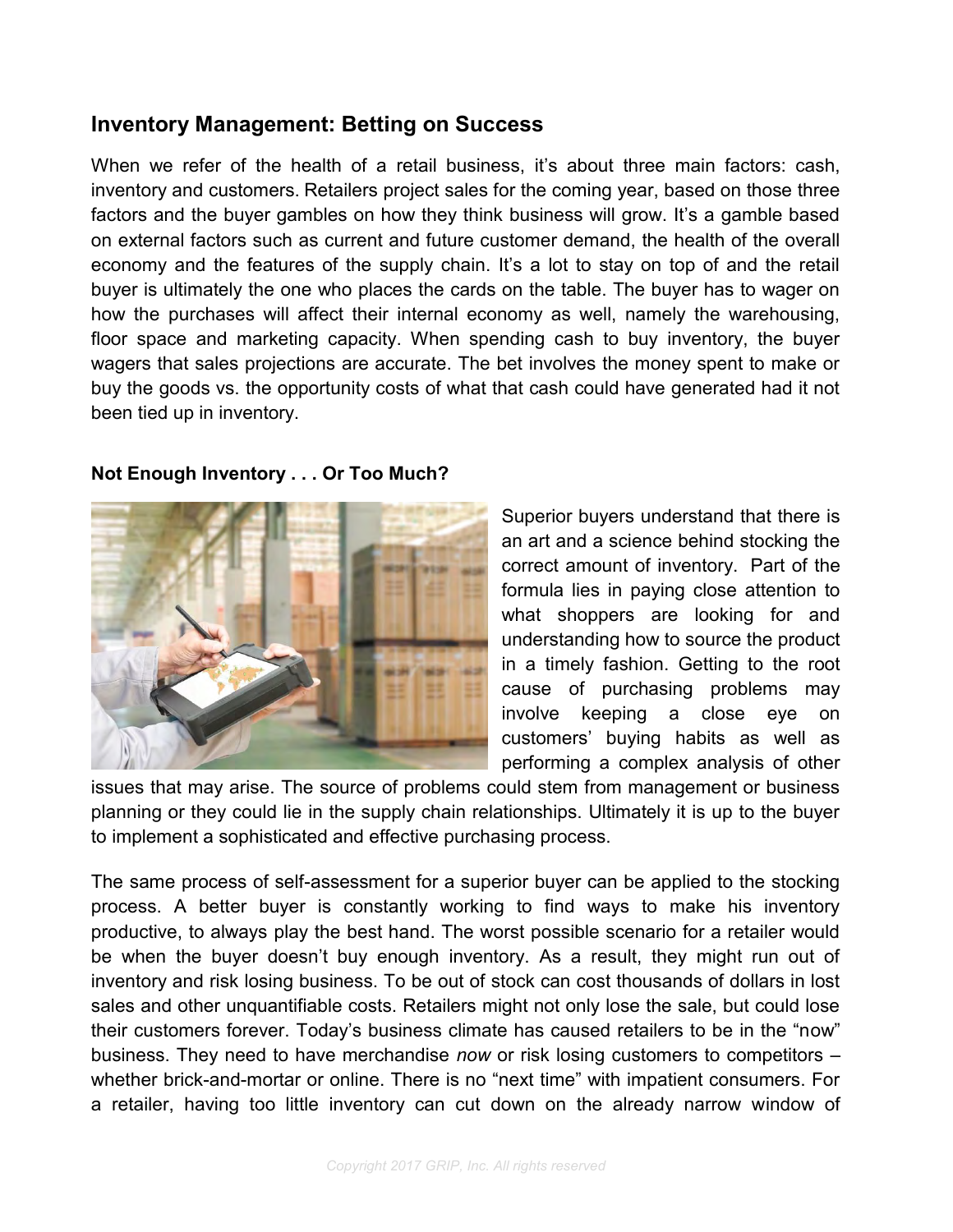capturing a customer's attention. Retaining customers is easier than attracting a new one and not having what they want can be unforgivable.

Although this has a cost, carrying some safety stock is important for many businesses to protect profits as well as their reputations. Not being able to satisfy customers can also impact the workforce with "flow on effects", the continued ramifications of dealing with dissatisfaction and criticism. If sales impact the team's income, then improper buying decisions will leave them without products to sell or a way to make money.

When buyers over-purchase a product, they potentially tie up cash flow and space in the warehouse and neither scenario is ideal. Buyers need to avoid the pitfall of overexuberance and over anticipation. Handling and storage costs, depreciation and shrinkage can easily eat into profits.

Exceptional buyers understand the importance of being responsive. They know that having too much inventory on hand can lead to issues of Illiquidity, markdowns and obsolescence. The conundrum of inventory is that it's not the same as cash  $-$  it's less liquid and having idle materials or finished goods can severely impact cash flow.

Liquidity can also be affected by markdowns. Many businesses plan for markdowns at times throughout the year. Markdowns are considered a standard part of business when it's time to move excess inventory, especially after the holiday season. However when markdowns result from products sitting idle for unexpected reasons, or when they become an ongoing issue, they can gut profits and send a ripple throughout the entire the buying process.

The true "dead end" for buyers is when inventory becomes obsolete. This is a particular risk in an era of just-in-time inventory. The technology and electronics sectors are particularly susceptible to obsolescence. Changes in market trends or even bad press reports can turn a reasonable supply of a product into dead weight on a business. Obsolescence can be an anchor that keeps a well-planned business from success.

All of these issues of inventory management can have a huge impact on retailers. The superior buyers understand how to weigh their options and hone their instincts. They are real gamblers, and the ones who play the right hand win big.

# **Well-Being for Superior Performance**

#### **1. Learn how to take care of yourself**

Many well-intentioned buying professionals lose sight of their own well being in the quest of being good at their trade. Being healthy in mind, body and spirit is an ongoing quest and takes patience, self-understanding and discipline. Make sure that while you work hard, you also schedule for downtime and rest. You'll be a better buyer for it.

#### **2. Always Move Towards Your Goals**

Develop some realistic goals (as well as a couple of impossible ones). Do something regularly — even if it seems like a small accomplishment — that enables you to move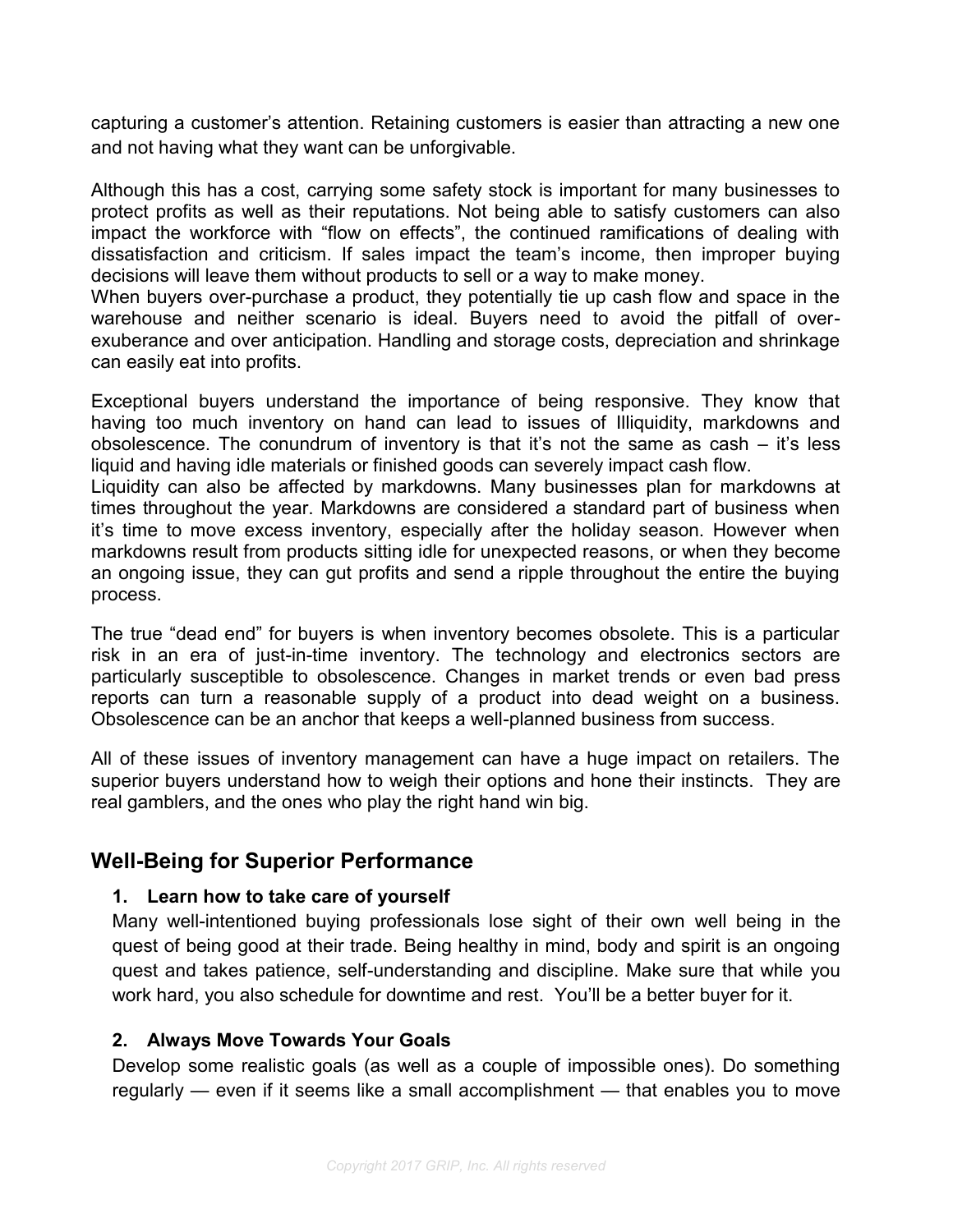toward your goals. Let others know about the goal and track your progress in the open, so others can aid you in your quest.

#### **3. Be Decisive**

Learn the parameters of your role and then create a system wherein you can make decisions and guide your own destiny. Ask you superiors for more responsibility and deliver more accountability. When you make a decision, stick by it. When you make a mistake, admit it and fix it. Be generous with your praise of those around you.

#### **4. Develop connections you can count on.**

No one gets the job done alone, especially in the retail world. A buyer's success is dependent on many factors beyond their immediate control. Understanding the people whose decisions impact your job is important. Develop those connections into reliable contacts and learn how you can be of support to them as well. Some people find that being active outside the job in civic groups, faith-based organizations or other local groups provides social support - and can be a welcome source for inspiration on the job.

### 5. **Keep your focus on the things that matter.**

Maintaining a healthy perspective is a key to resilience. Understand that your life is more than your work, but that success on the job can make the rest of your life even more fulfilling. Make sure that the people in your personal life understand what you do for work so they can support you as well. Keep these steps in mind as you develop your own personal strategy for fostering resilience, a trait of every exceptional buyer.

# **Organization: The Platform for Success**



The retail industry is a fast moving, constantly changing one - and it takes a special type of employee to excel in the position of "buyer". The best retail buyers have to be well organized in order to stay on top of that dynamic business and also need to be well equipped to deal with the many issues that will arise. Multi-tasking and problem solving are traits that are often found in successful buyers.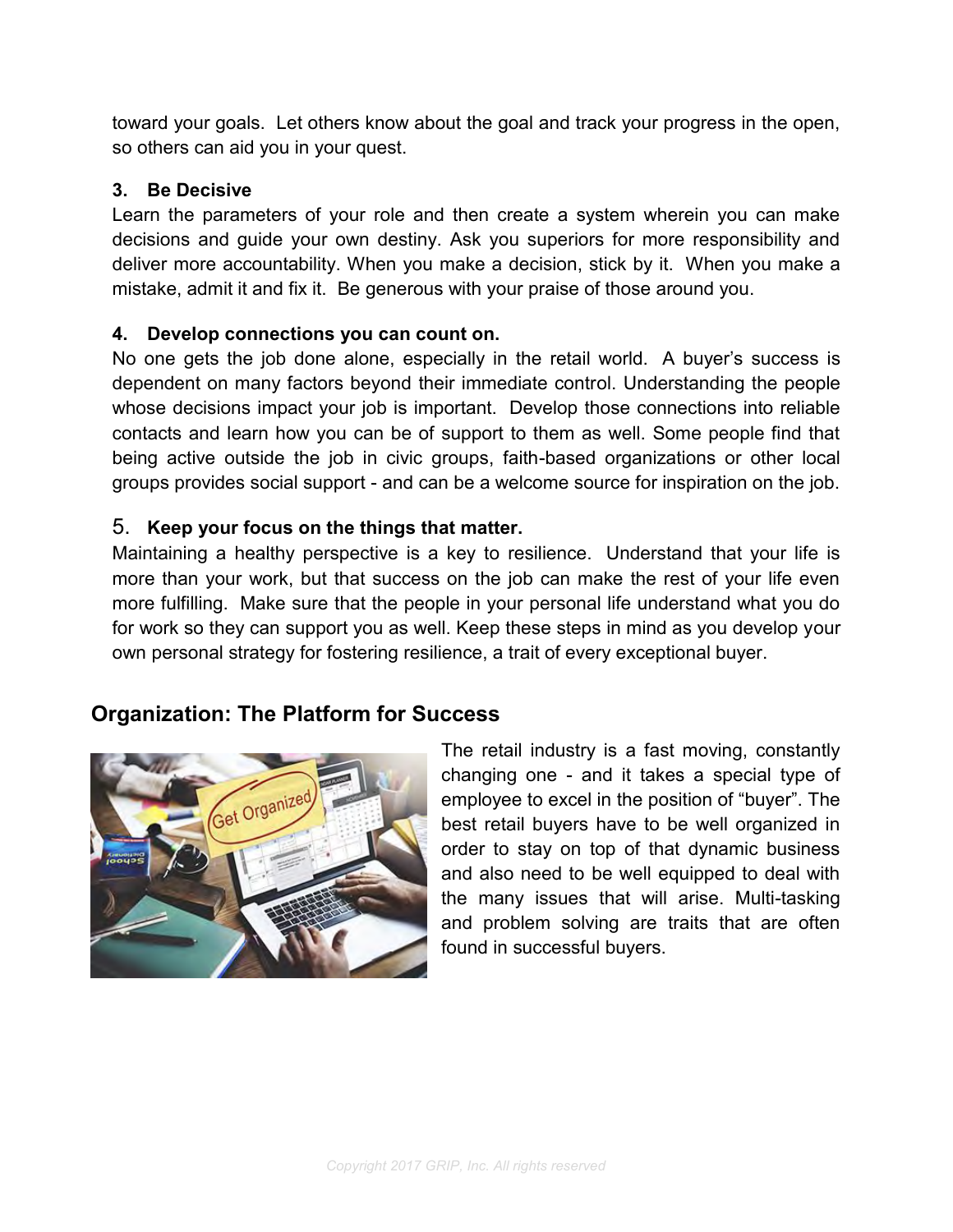# **Ways to get and stay organized:**

#### **1. Get a calendar and maintain it, always**

Select a calendar that works for you - whether it's a smart-phone calendar app or an old-fashioned Day-Timer, pick what best supports your management style and stick to it. Start each day by reviewing your calendar and craft your daily list around the schedule you find there.

#### **2. Set your priorities at the start of each day**

After you review your calendar and review your goals, move on to spending the next 20 minutes of your day setting your priorities. Don't try to interact with the world during this time - wait to go through your emails, delay answering your phone calls or reviewing your voicemail for at least 20 minutes; use this time to determine what your top 3 or 4 priorities are for the day and then integrate those into your daily list.

#### **3. Prioritize your priorities**

Once you've selected your top 3 of 4 priorities, order those items in order of most to least important. Don't prioritize the easiest tasks first - just dive right into whatever items are the most crucial and get those done first. You'll be glad you did because you'll reduce your stress levels and improve your daily accomplishments.

#### **4. Tie up loose ends at the end of each day**

Take some time at the end of each day to tie up a few loose ends - review your remaining work, assign projects to your employees, answer emails from earlier in the day and respond to your voicemail so you can start your next day with as clean a slate as possible.

#### **5. Be ahead of the curve on line reviews**

Don't wait for a line review. Be constantly aware of trends. Don't wait for a line review to do your homework. Don't miss opportunity because you are too "rigid" with your schedule.

# **Conclusion**

Considering the wide range of issues encountered in a rapidly evolving marketplace, all industry-buying professionals should take stock in their own skill processes and workplace relationships. The topics covered in this report are designed to serve the proactive professional who seeks a route to becoming a superior buyer.

For more information and opportunities within the retail buyer and purchasers industry, we recommend these resources:

 The **American Purchasing Society (APS)** is a professional organization of buyers and purchasing managers and was the first organization to establish certification for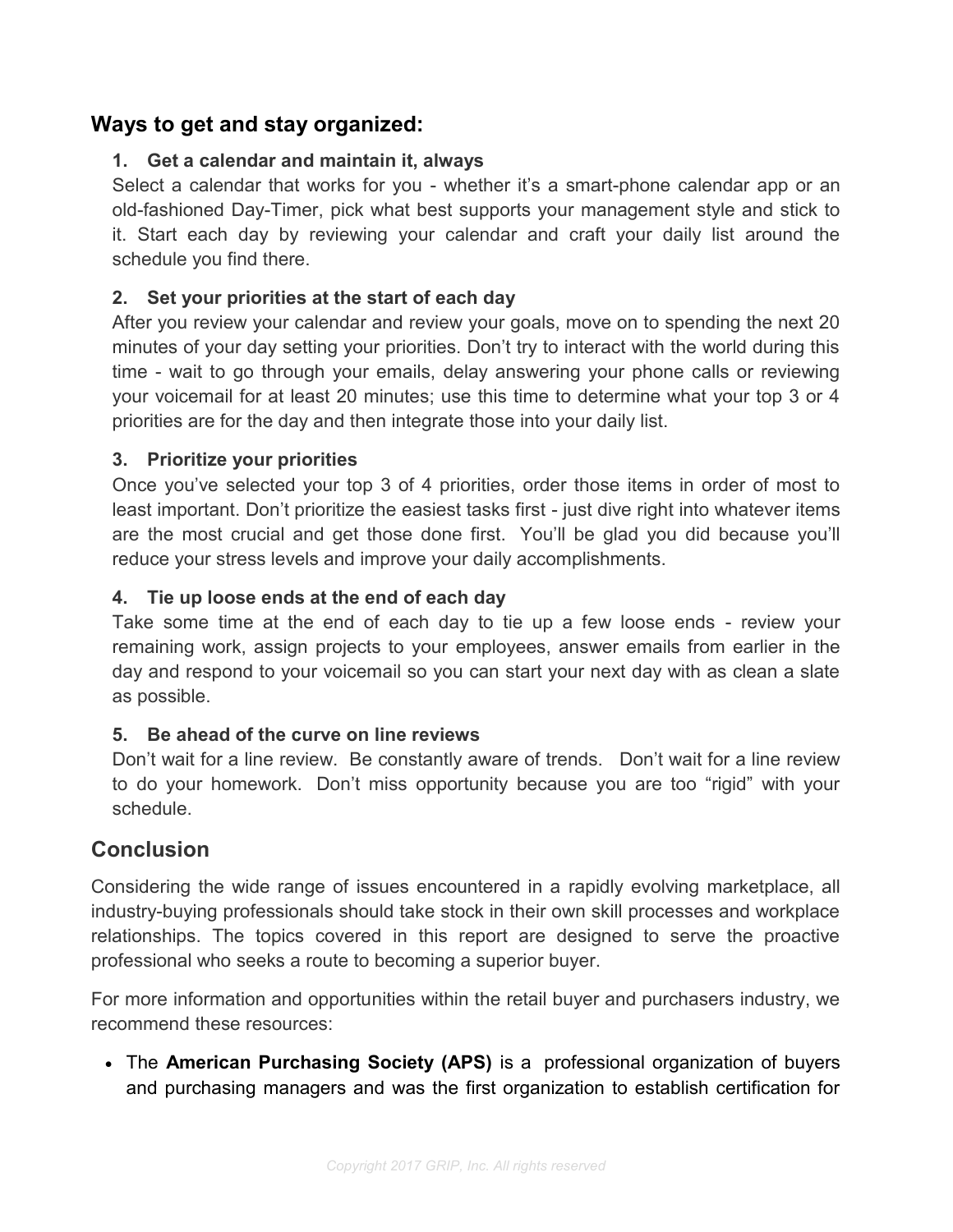buyers and purchasing professionals. For more information visit their site at: [https://www.american-purchasing.com](https://www.american-purchasing.com/)

- The **National Retail Federation (NRF)** is the world's largest retail trade association, representing discount and department stores, home goods and specialty stores, main street merchants, grocers, wholesalers, chain restaurants and Internet retailers from the United States and more than 45 countries. The NRF Retail Buying Guide is the industry's premier resource for products and services used in retail operations and is searchable by category or vendor. https://nrf.com/resources/buying-quide
- The **National Association of Retail Buyers (NARB)** was founded in 2009 and aims to unify and organize those retail professionals who desire to further their career and/or education in the retail buying, selling, planning or product development field. Through formal and informal educational programs, roundtable discussions and networking events, NARB will contribute to the professional growth of its members. [www.narbuyers.org](http://www.narbuyers.org/)

# **About GRIP**

GRIP was incorporated by **Charles Amash in 1980** and has grown into one of the nation's top suppliers of tools and general merchandise. Located just south of Grand Rapids, Michigan, GRIP carries a product line of over 1,000 specialty hand tools, household items, automotive, air tools, woodworking, and general merchandise. With its proven track record of excellence in supplying retail hardware clients with innovative products, timely fulfillment and world class customer support, the ideal solution to your tool needs is GRIP.

Learn More: [www.whygrip.com](http://www.whygrip.com/)



Contact: **Grand Rapids Innovative Products** 4628 Amash Industrial Drive Wayland, Michigan 49348 P: 616.877.0000 Email: hello@whygrip.com